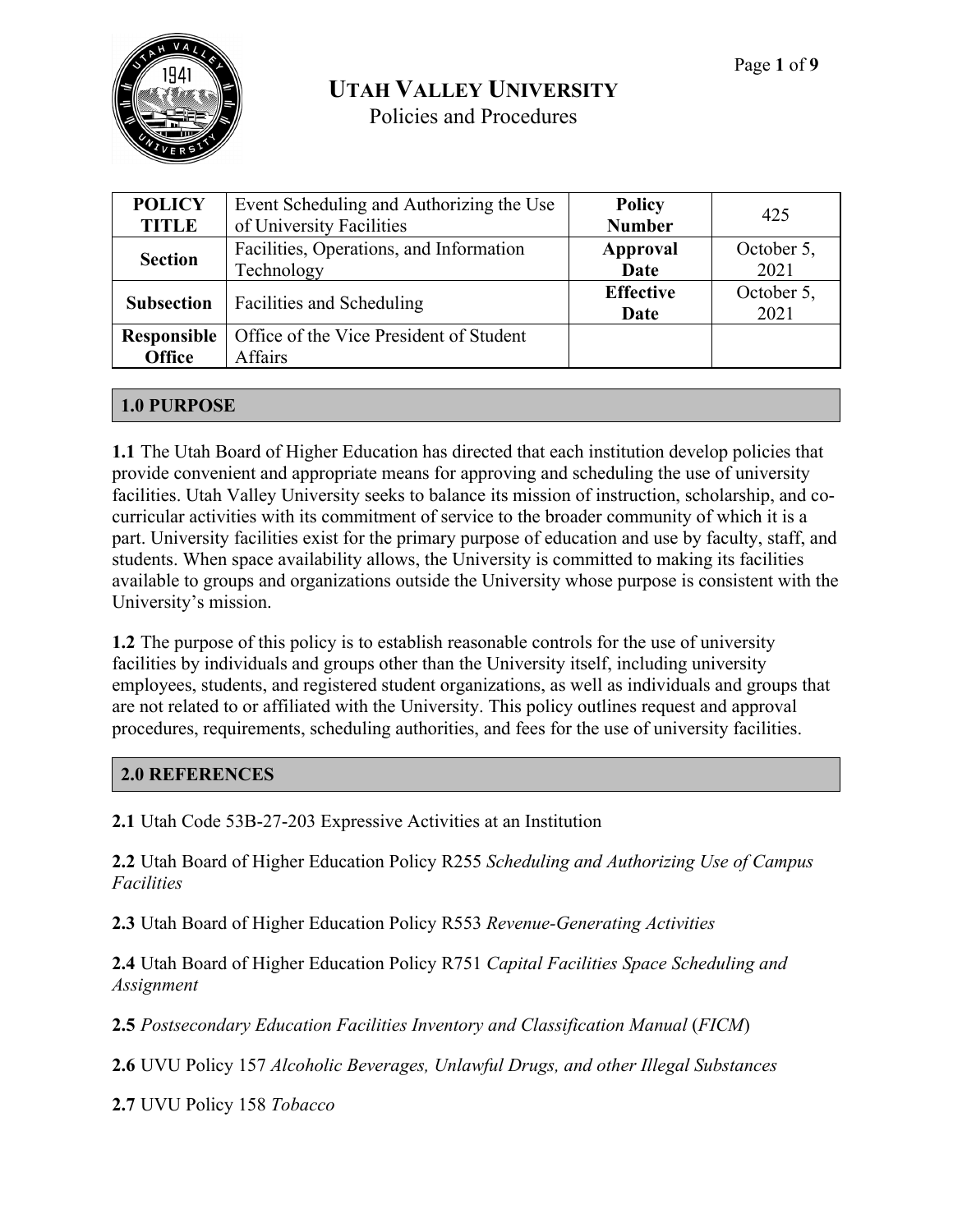

**2.8** UVU Policy 161 *Freedom of Speech* 

**2.9** UVU Policy 204 *Appropriateness of Expenditures*

**2.10** UVU Policy 221 *Dining Services*

**2.11** UVU Policy 428 *Graphic Standards, Signage, and Use of Institutional Logos and Seals*

**2.12** UVU Policy 532 *Associated Student Organization and Club Membership*

**2.13** UVU Policy 704 *Minors on Campus and at University-Sponsored Events*

#### **3.0 DEFINITIONS**

**3.1 Event:** Any planned gathering (including celebrations, dances, lectures, forums, performances, rallies, social gatherings, concerts, speaker presentations, meetings, and conferences) of any size to be held, in part or in full, at a university facility. For the purposes of determining scheduling priority, fees, and other requirements, events are classified as one of the following:

**3.1.1** "University events" are events planned and hosted by authorized university entities in adherence to this policy and applicable Event Services requirements. At minimum, university events must meet the following criteria: (1) a university entity determines the purpose and content of the event, plans and organizes the logistics, and communicates the event details directly with Event Services; and (2) the purpose is not to benefit or generate profit for an external entity.

**3.1.2** "Co-sponsored events" are events in alignment with the mission of the University that involve a formal partnership between an authorized university entity and an external entity in which the University holds membership or maintains a relationship that directly benefits the university community. Co-sponsored events are planned and hosted by the external entity with direct involvement from the university entity, and in adherence to this policy and applicable Event Services requirements.

**3.1.3** "External events" are events involving a group or organization not affiliated with the University or any individual who uses university facilities for their own purposes independent of the University and its mission. Any event that does not meet the requirements for university or co-sponsored events is considered an external event.

**3.2 Event Appeals Committee:** The university committee responsible for reviewing denials or other decisions made pursuant to this policy. The Event Appeals Committee is comprised of the Provost, the Vice President of Student Affairs, and the Vice President of Administration and Strategic Relations (or their designees).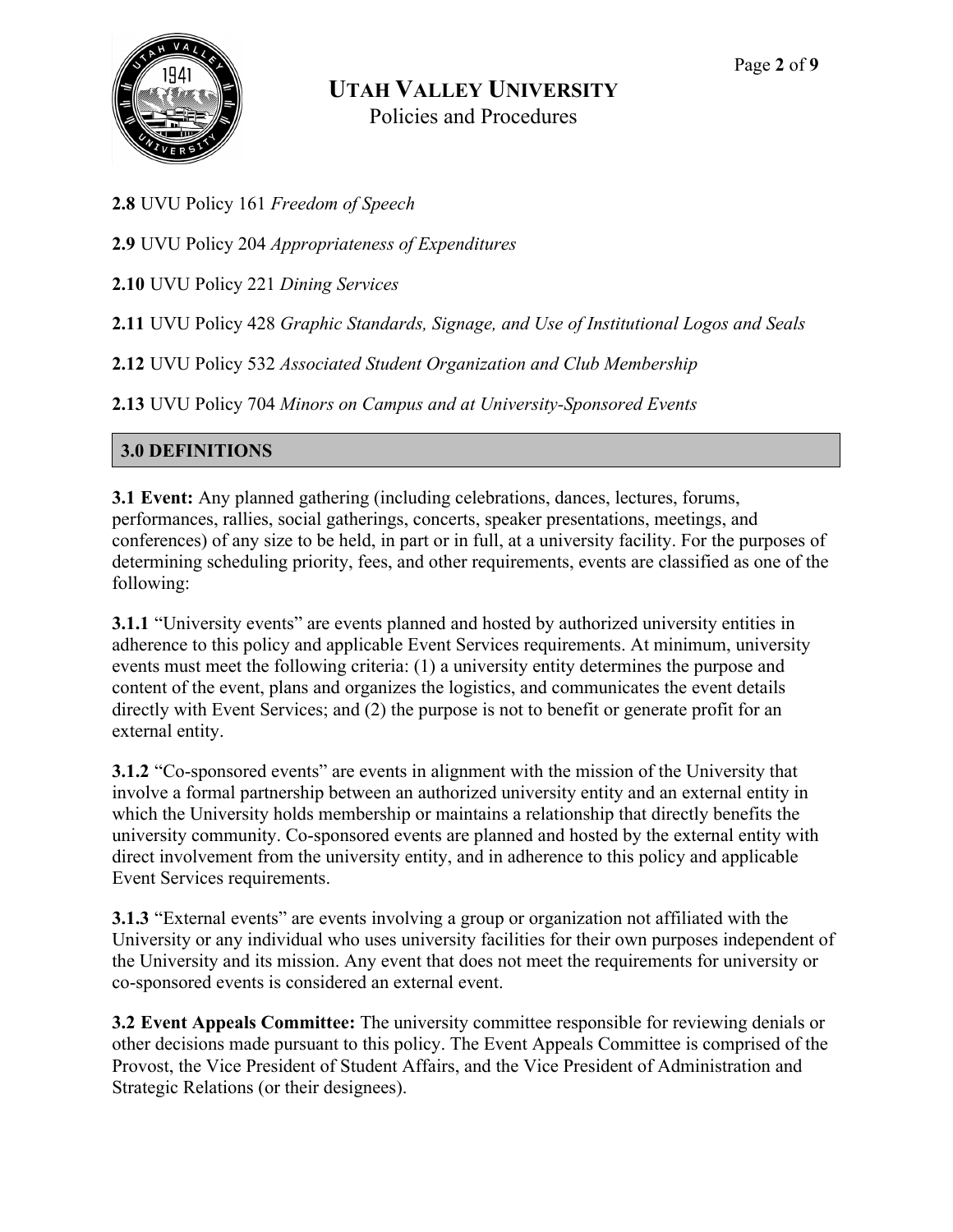

Policies and Procedures

**3.3 Executive Infrastructure and Planning Committee (EIP):** The committee responsible for approving projects and purchases that will affect university infrastructure, facilities, and standards, and responsible for assigning, altering, and approving the classification or reclassification of a university facility.

**3.4 Fronting:** Permitting or aiding an external use under the guise that the activity is a university event or co-sponsored event for the purpose of avoiding contracts, risk management or Events Services review, payment, or other requirements and conditions applicable to external events.

**3.5 Major event:** An event of any type that meets one or more of the following conditions:

1) The number of anticipated attendees exceeds limits established by the Major Events Assessment Committee (MEAC) and published by Events Services.

2) The MEAC determines, through a security assessment, that the event would pose a significant threat of harm to people or property;

3) The MEAC determines that the event has a concrete threat of substantial interference with UVU functions, activities, or services;

4) The event is a gathering for political activity, a dance, athletic event, or concert, regardless of how many attendees, unless otherwise exempted by criteria established by the MEAC.

**3.6 Major Events Assessment Committee (MEAC):** The university committee responsible for evaluating events for possible impact on surrounding community and UVU functions or activities and concerns regarding safety or security, and for determining if an event should be classified as a major event. The MEAC is comprised of the Fire Marshal and representatives from the following university departments: UVU Police, Academic Scheduling, Emergency Management, Risk Management, General Counsel, and Event Services.

**3.7 Requesting entity:** An individual, group, or organization requesting the use of university facilities for an event. For the purposes of this policy, requesting entities may be one of the following, as determined both by the type of event and the requesting entity's role (if any) at the University:

**3.7.1** "University entities" are entities authorized by the University (i.e. university administrative departments; academic schools/colleges, centers, institutes, or departments; and student organizations, including UVUSA and student clubs) to request the use of university facilities for a university or co-sponsored event in accordance with this policy and applicable Events Services requirements.

**3.7.2** "External entities" are entities not affiliated with the University requesting to gain access to university facilities for the purposes of their event. A university entity requesting the use of university facilities for external events shall be considered an external entity under this policy.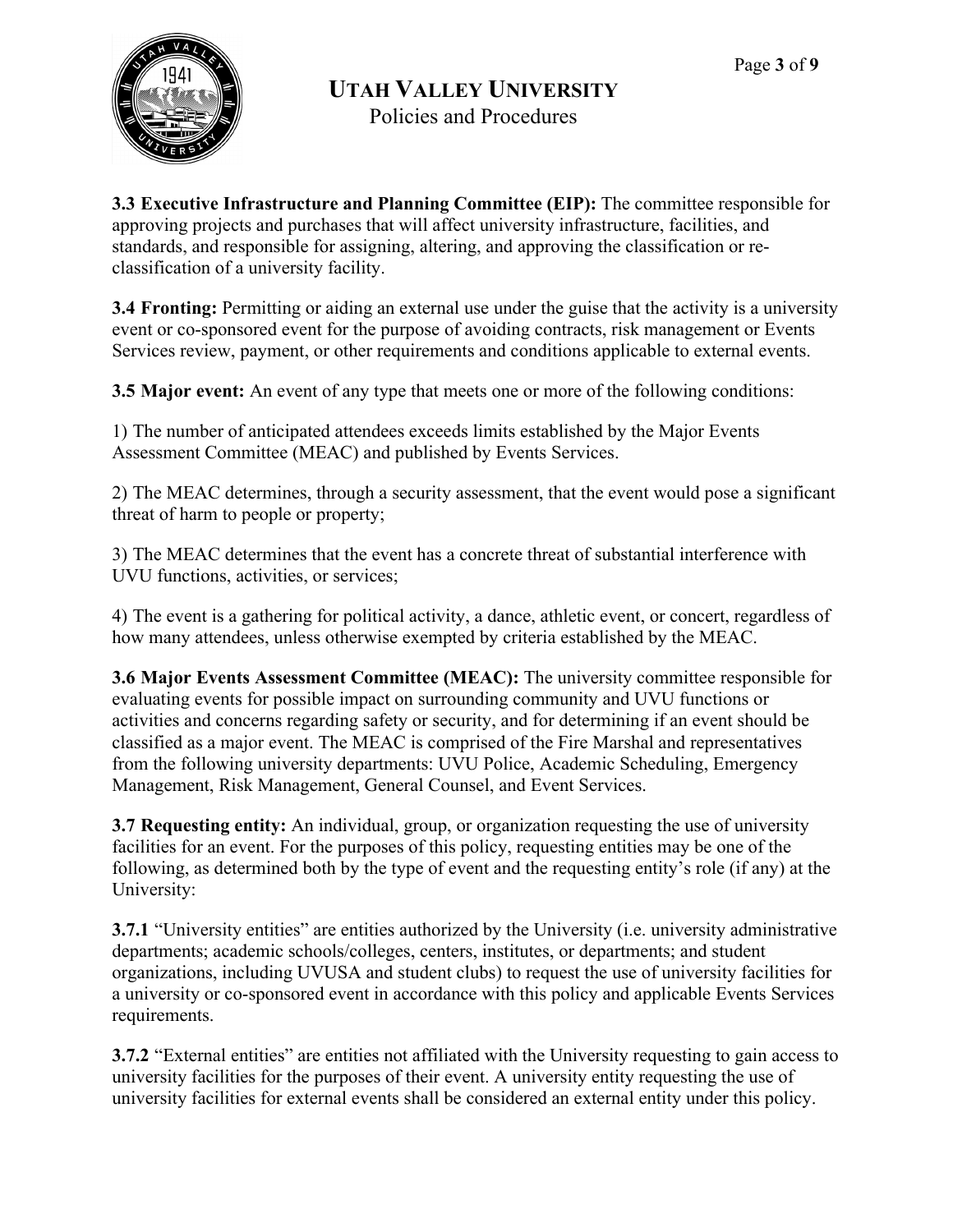

**3.7.3** "Non-profit entities" are external entities with IRS 501C3 or 170B1A status.

**3.8 Space blocking:** Requesting a room or facility without a specified purpose, specific/accurate start and stop times, and description of event.

**3.9 University facilities:** For the purpose of this policy, any property, building, space, or premises (including but not limited to rooms, hallways, grounds, parking lots, roadways, common areas, etc.) within boundaries owned or leased by the University. For the purposes of determining scheduling priority, fees, and other requirements, this policy distinguishes between the following facility classifications (as identified by the EIP in compliance with the criteria outlined in the *Postsecondary Education Facilities Inventory and Classification Manual*):

**3.9.1** "Academic spaces" are university facilities whose primary purpose is the support of academic activities related to teaching and learning (such as classrooms, laboratories, etc.).

**3.9.2** "Schedulable spaces" are university facilities that the EIP has identified as spaces available to be reserved for events under the terms of this policy and relevant Events Services requirements and guidelines. For the purposes of this policy, UCCU Center venues are not included under references to this term unless otherwise stated.

**3.9.2.1** "Student asset facilities" are schedulable spaces in which general student fees are directly allocated to the bonding, operation, maintenance, and staffing of the facility (such as the Sorensen Student Center and the Student Life and Wellness Center).

**3.9.3** "Undesignated spaces" are university facilities that have not been classified by the EIP.

#### **4.0 POLICY**

#### **4.1 Policy Statement**

**4.1.1** University facilities are established and maintained primarily for the use of the University in accomplishing its educational mission. As such, university facilities are available primarily for programs offered by and intended for the University and the university community. To the extent space is available, and within reasonable parameters set forth in this policy and published criteria and requirements, the University welcomes community groups and others to utilize designated spaces in certain university facilities for purposes compatible with but not duplicating the mission of the University.

**4.1.2** The use of university facilities, whether by external entities or university entities, shall not substantially interfere with instructional activities or any other part of the University's mission, including diverting space or other resources away from the scheduled classes, programs, and other mission-oriented events of the University.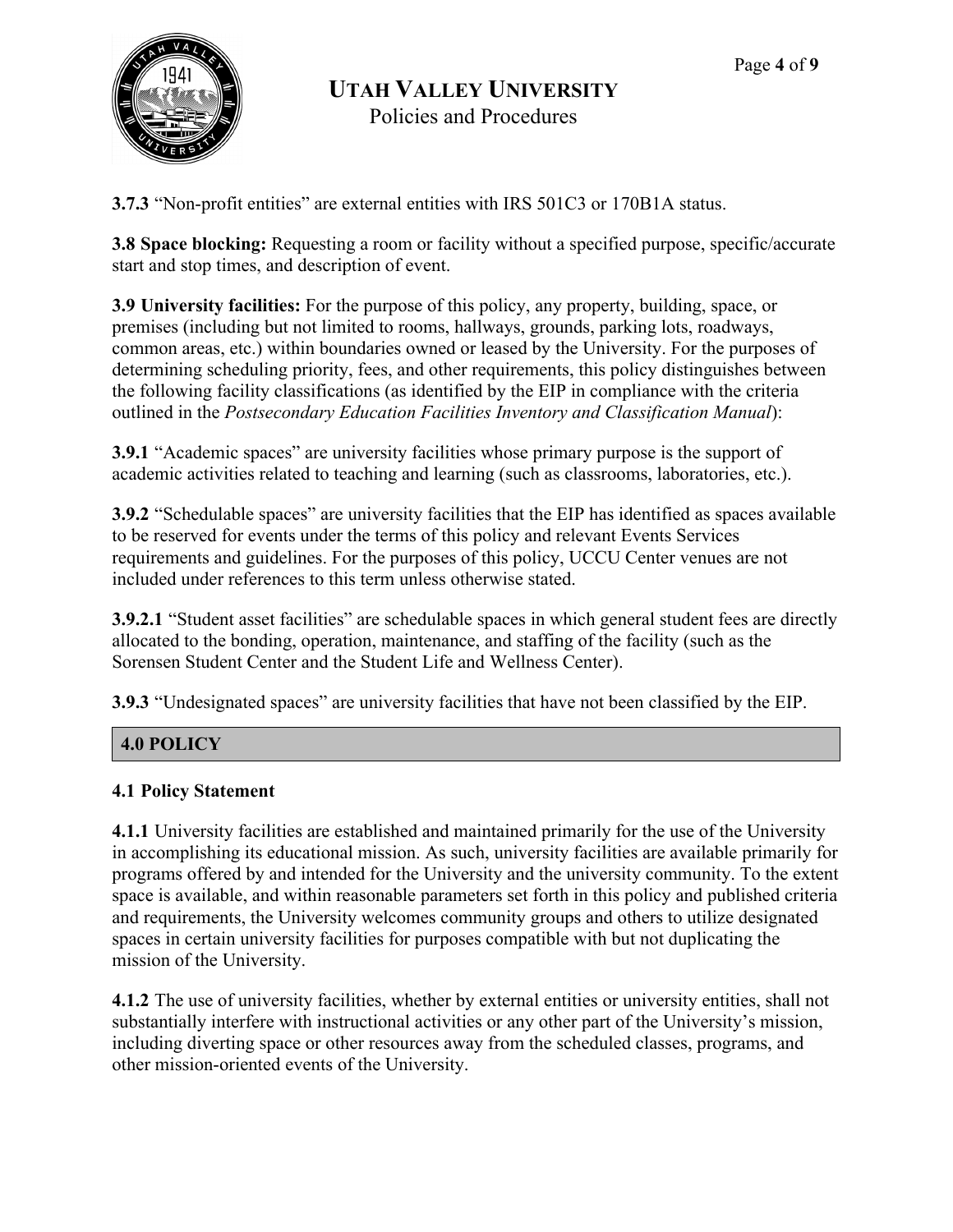

Policies and Procedures

**4.1.3** Nothing in this policy shall be construed to impede on the constitutional right of individuals to petition and assemble (see UVU Policy 161 *Freedom of Speech*).

**4.1.4** The University shall adhere to all state and federal regulations and requirements regarding the use of university facilities. All university departments and personnel responsible for scheduling the use of university facilities shall do so in accordance with these regulations, including but not limited to Utah Code 53B-27-203 and Utah Board of Higher Education policies R255 and R751.

**4.1.5** All individuals planning, hosting, and/or attending (including guests, vendors, and contractors) an event on or at a university facility are responsible for adhering to this and other relevant university policies, Events Services guidelines and protocols, and all applicable state and federal laws and regulations.

**4.1.6** Fronting, as defined in section 3.4, is prohibited.

**4.1.7** Unauthorized, fraudulent, illegal, or otherwise prohibited use of university facilities shall be subject to university disciplinary procedures and applicable local laws and penalties.

# **4.2 Responsible Offices and Scope of this Policy**

**4.2.1** Academic Scheduling is responsible for scheduling and authorizing the use of academic spaces. Scheduling requests for academic spaces shall be handled by Academic Scheduling according to their guidelines and protocols.

**4.2.2** Event Services is responsible for scheduling and authorizing the use of all schedulable spaces (including academic spaces temporarily released as schedulable spaces). Requests for the use of such facilities shall be handled in accordance with the procedures outlined in this policy.

**4.2.3** The Executive Infrastructure and Planning Committee (EIP) is responsible for the designation of university facilities as schedulable spaces and for establishing fees for the use of such spaces.

# **4.3 University Facility Scheduling Priority**

**4.3.1** For-credit academic programs and courses and related activities have priority in academic spaces, which are scheduled through Academic Scheduling. Unused academic spaces may be reserved for events through Events Services only when released by Academic Scheduling for temporary non-academic use as schedulable spaces.

**4.3.2** To maximize space utilization and foster and support the mission of the University and its core themes, university events shall be given priority for the use of indoor schedulable spaces over co-sponsored events, which shall have priority over external events.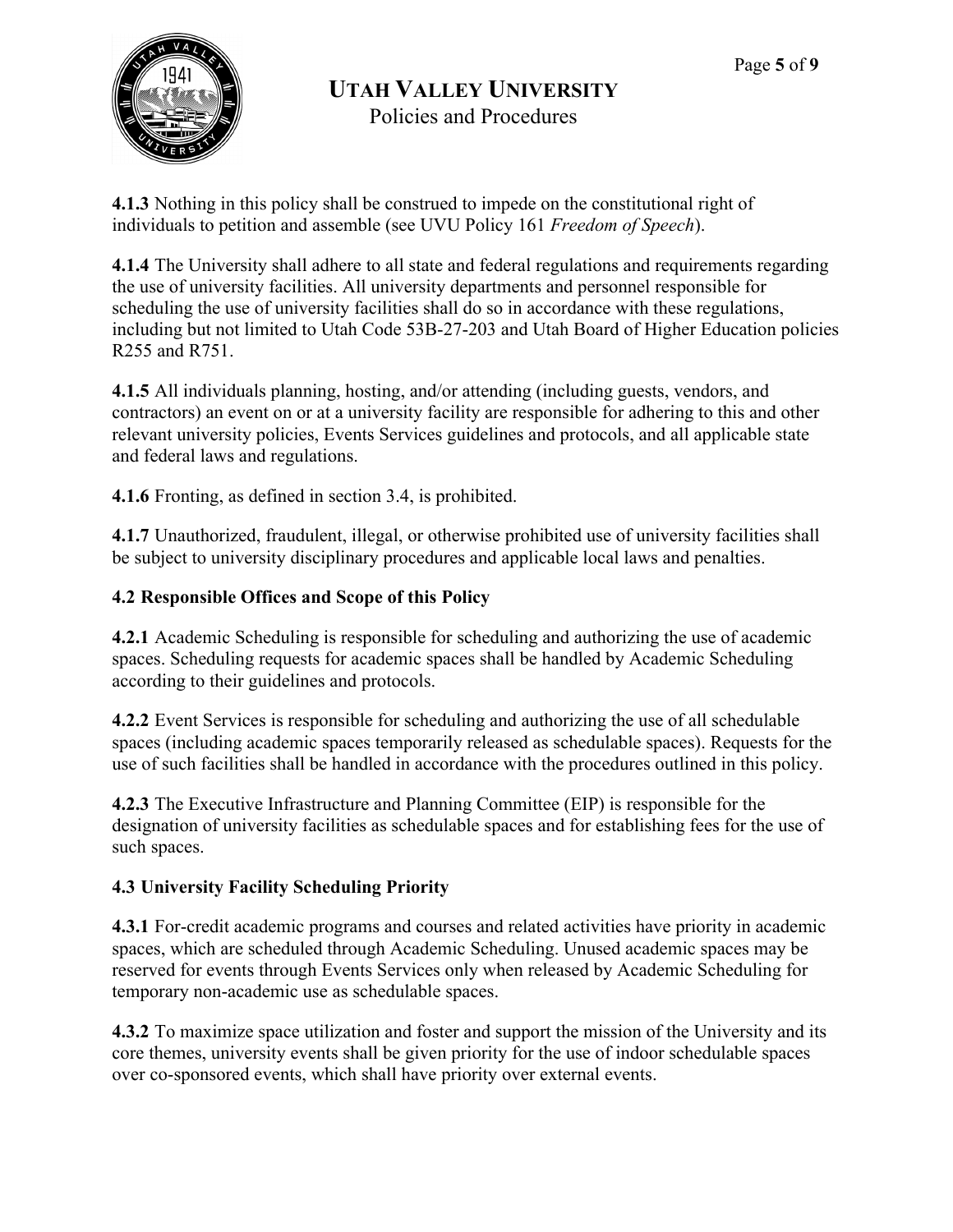

Policies and Procedures

**4.3.3** UVUSA organizations (including student clubs and Student Life departments) are entitled to scheduling priority for indoor schedulable spaces designated as student asset facilities (as defined in section 3.9.2.1).

**4.3.4** Publicly accessible outdoor spaces of UVU's campuses are designated by Utah statute 53B-27-203 as "traditional public forums." As such, scheduling priority will be determined on a first-come-first-served basis, rather than on the requesting entity's relationship with UVU.

**4.3.5** The EIP, in consultation with President's Council, shall determine any additional priority protocols that Events Services applies when reviewing scheduling requests.

# **4.4 Requesting the Use of Schedulable Spaces**

**4.4.1** All requests for reserving and using schedulable spaces, including UCCU Center venues, shall be submitted to and received through Events Services, who shall coordinate with or delegate the request to the appropriate office or department responsible for the requested space.

**4.4.2** University entities, including departments and offices, are not permitted to negotiate the use of university facilities or services with external organizations, except in coordination with Event Services.

**4.4.3** Space blocking, as defined in section 3.8, is not permitted. In accordance with Utah Board of Higher Education policy, the University is responsible for reporting accurate and specific metrics regarding the individual use of all university facilities. To ensure accurate reporting of utilization and to support strategic planning and decisions related to room use, university facilities must be reserved individually according to specific need (see Utah Board of Higher Education Policy R751). Requesting entities may not reserve facilities in blocks for the purpose of holding a space for possible need in the future.

**4.4.4** Undesignated spaces may not be reserved for use until assigned a designation by the EIP.

# **4.5 Co-Sponsored Events**

**4.5.1** Co-sponsored events must be approved by a responsible university entity with department purchasing authority in accordance with Policy 204 *Appropriateness of Expenditures*.

**4.5.2** The sponsoring university entity must directly participate in the event and approve all marketing materials promoting the event. All event marketing must clearly advertise the identity of the hosting external entity and include the sponsoring university entity's department logo.

**4.5.3** Sponsoring university entities are responsible for ensuring that requested events meet the requirements for co-sponsorship under this policy and applicable Event Services guidelines and protocols. If a co-sponsored event does not meet applicable requirements, the external entity and sponsoring university entity shall be responsible for repayment of deferred fees.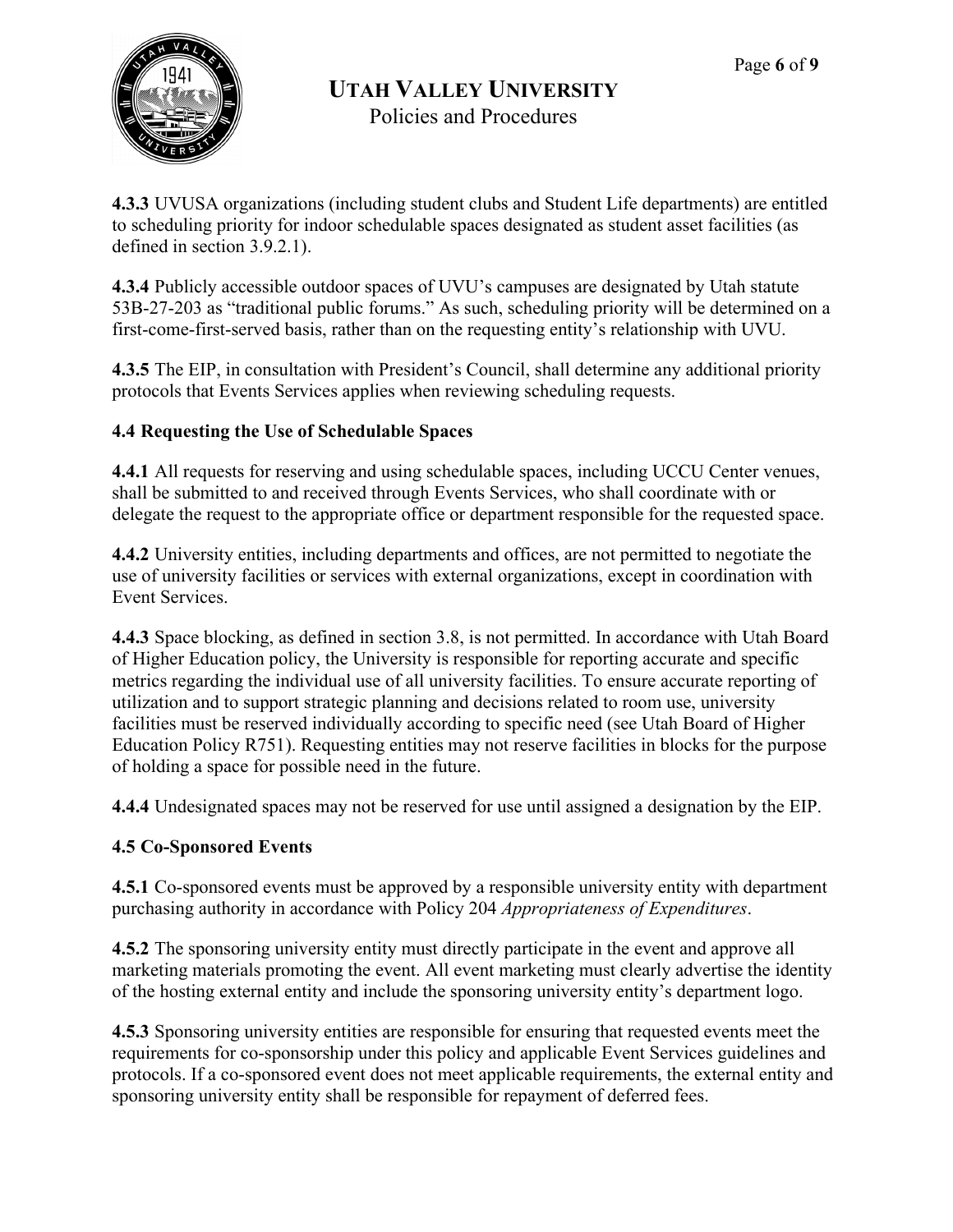

**4.5.4** A representative from the sponsoring university entity must be present for the duration of the co-sponsored event.

**4.5.5** Sponsoring university entities may be held accountable for the cost of any damages related to the co-sponsored event.

# **4.6 The Use of University and Third-Party Vendors**

**4.6.1** All third-party vendors for events must be approved in advance by the relevant responsible university office in accordance with associated policies and requirements. Events Services shall coordinate and verify third-party vendor approvals with the requesting entity and relevant responsible university office.

**4.6.2** Any agreements or contracts that requesting entities enter into with third parties related to the event are signed at the risk and liability of the requesting entity. Requesting entities are liable for all costs and terms of third-party services and contracts for the event, including but not limited to entertainment, marketing and media, audio and visual, and security, as well as any damages caused by such vendors.

**4.6.3** All food served at events must be approved and coordinated in advance through UVU Dining Services in adherence to their guidelines and Policy 221 *Dining Services*. The use of third-party food service vendors at events is not permitted unless otherwise exempted by Dining Services guidelines and approved by the Food Services Director.

#### **4.7 Outdoor Spaces**

**4.7.1** Except for major events, it is unnecessary for any person using a publicly accessible outdoor space to schedule usage or obtain prior permission from the University before using the outdoor space. The University, nonetheless, encourages outdoor users to schedule through Event Services in advance of any event to ensure availability and compliance with safety standards. Scheduling priority for outdoor spaces will be determined on a first-come-first-served basis.

**4.7.2** All outdoor events, including those in enclosed outdoor spaces (such as athletic venues), remain subject to the limitations described in section 4.8, including the requirement that an entity holding an outdoor major event submit a scheduling request and undergo a required safety assessment.

#### **4.8 Limitations and Regulations for Health, Safety, and Security**

**4.8.1** The University, in consultation with the Major Events Assessment Committee (MEAC) and/or UVU Police/Fire Marshal, reserves the right to cancel (or deny pending requests for) an event at any time when it is determined to pose a significant threat to campus health, safety, and security.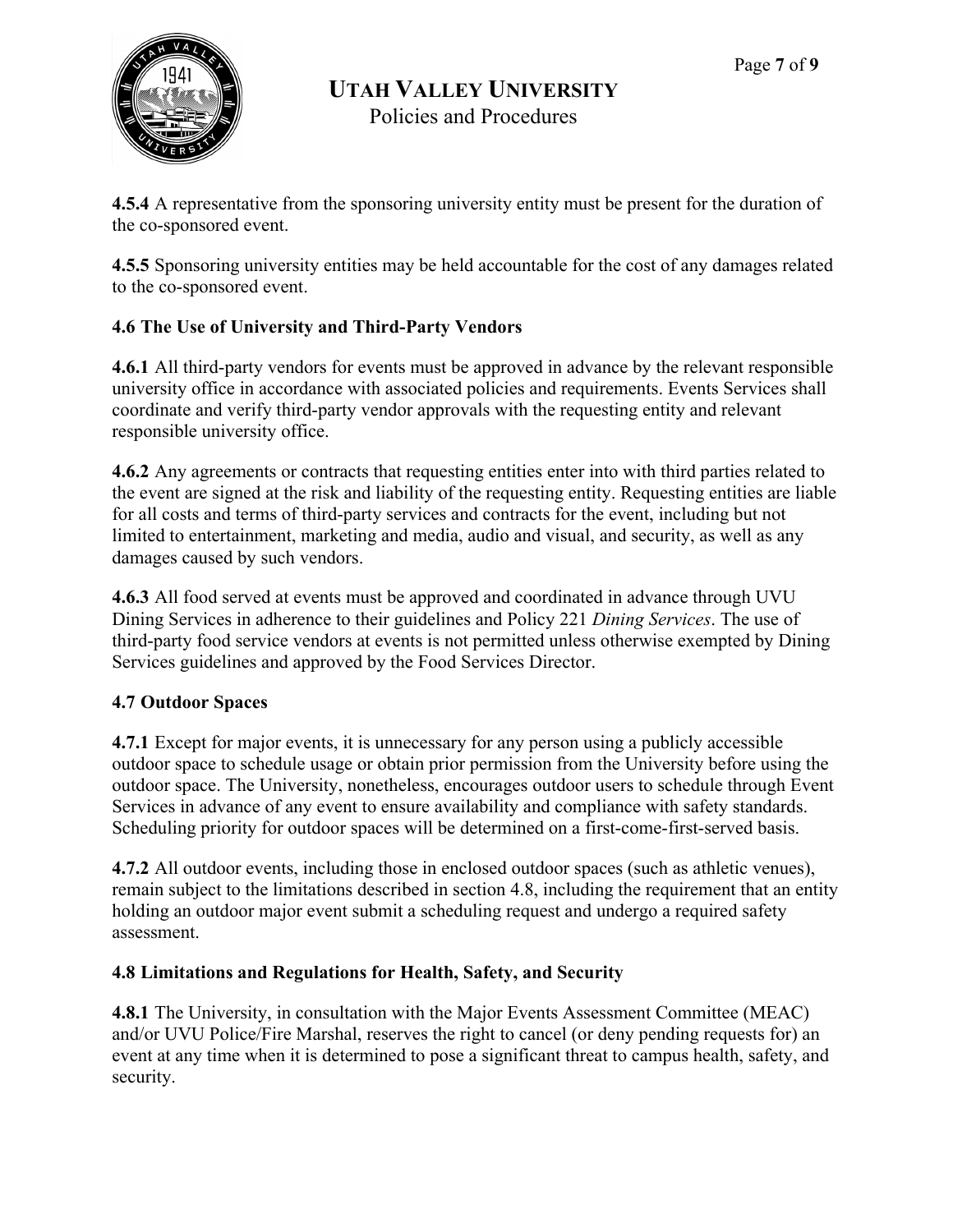

Policies and Procedures

**4.8.2** Events that qualify as a major event (as defined in section 3.5), are required to undergo a security assessment facilitated by the MEAC (see section 5.2).

**4.8.3** Event attendees shall be notified through clearly posted signs if they may be subject to search for contraband, weapons, drugs, alcohol, and other illegal or prohibited materials.

**4.8.4** Scheduling requests shall be subject to maximum capacity limits established by the campus Fire Marshal. Events with projected attendance that exceeds the facility's limit shall be denied or cancelled. UVU Police and/or Fire Marshal reserve the right to halt events already in progress when attendance exceeds safety limits.

# **5.0 PROCEDURES**

#### **5.1 Scheduling Requirements and Procedures**

**5.1.1** All requests for the use of university facilities designated as schedulable spaces, including UCCU Center venues, must be submitted using the University's centralized online scheduling system in accordance with Event Services requirements and deadlines.

**5.1.2** Events Services shall coordinate with, or delegate the request to, the appropriate office or department responsible for the requested space. The appropriate office or department is responsible for informing requesting entities of university policies and specific department procedures, if applicable, and ensuring all requirements are met prior to use of the space.

**5.1.3** All requests must be approved and finalized in accordance with Events Services (and other responsible departments or offices, as applicable) requirements and deadlines. The Executive Infrastructure and Planning Committee (EIP) shall review and approve any additional building, scheduling, and Events Services guidelines (including processes, requirements, deadlines, fees, etc.) not specifically outlined in this policy. Events Services (and/or the office/department responsible for the schedulable space) shall publish EIP-approved guidelines and protocols regarding all scheduling requirements, associated fees, and booking prioritization (when applicable) on their website.

**5.1.4** Only authorized employees may submit scheduling requests for university events (as defined in section 3.1.1).

**5.1.5** For co-sponsored events, the sponsoring university entity is responsible for submitting the scheduling request through Events Services. Co-sponsoring external entities must sign a use of premise agreement and provide a certificate of insurance.

**5.1.6** The UVU Clubs office is responsible for submitting scheduling requests for student clubs. Individual students or faculty may contact Event Services for scheduling requests pursuant to class assignments.